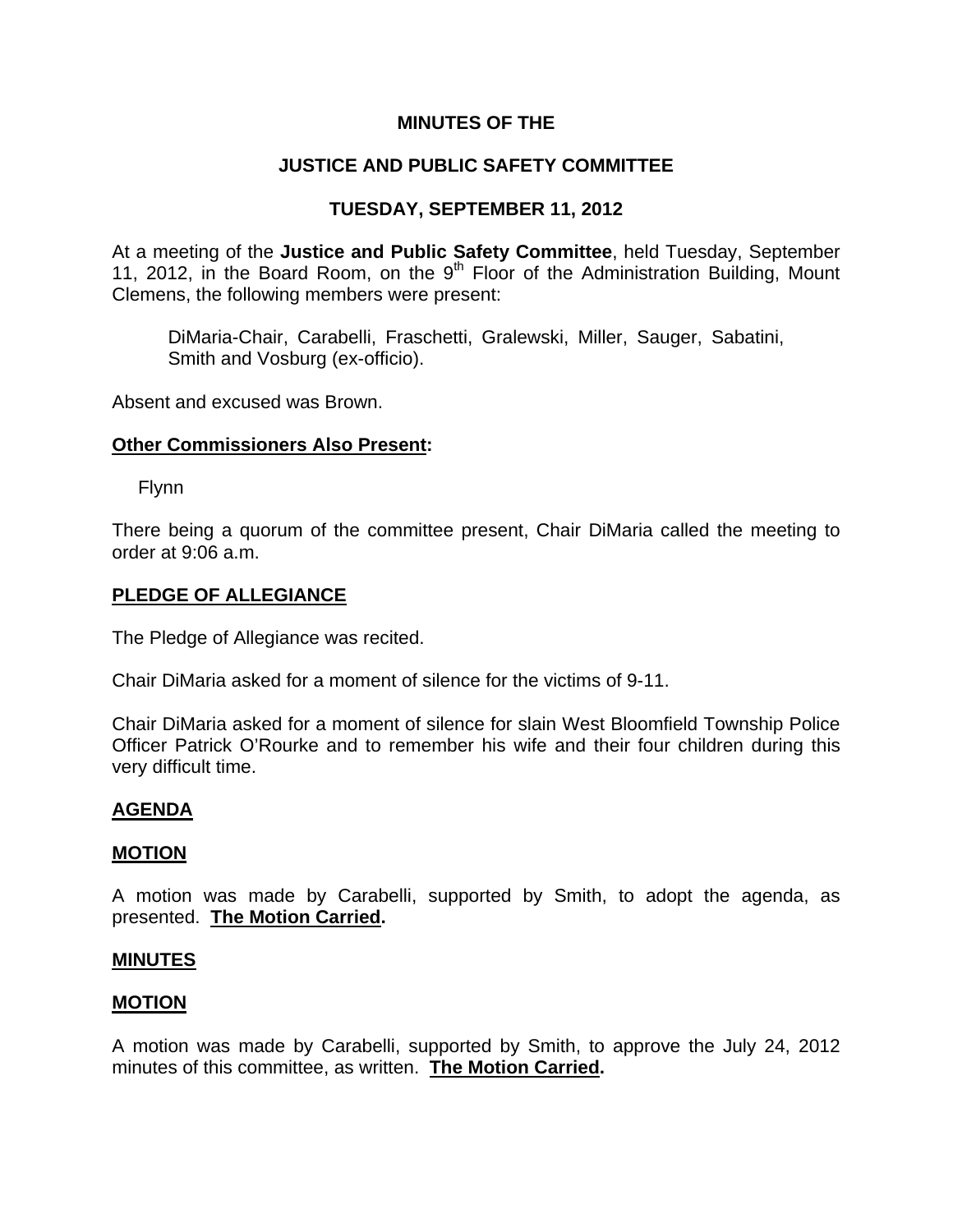# **RECEIVE AND FILE MACOMB COUNTY 16TH JUDICIAL CIRCUIT AND PROBATE COURTS 2011 ANNUAL REPORT**

Chief Judge David Viviano indicated that the Macomb County 16<sup>th</sup> Judicial Circuit and Probate Courts 2011 Annual Report is the first report ever published. He personally thanked Lori Marsh and Jennifer Phillips who were very instrumental in putting the report together. The goal of having an annual report is to provide more information about their performance and professionalism to the public. The plan for next year is to get the report out in April.

Commissioner Carabelli requested that future reports contain information on what percentage of court cases are drug and alcohol related.

During discussion, Chief Judge David Viviano pointed out according to state statistics Macomb County is No. 1 on the list in terms of needing new judges to handle their current caseload.

# **MOTION**

A motion was made by Carabelli, supported by Sabatini, to receive and file the Macomb County 16th Judicial Circuit and Probate Courts 2011 Annual Report. **The Motion Carried.** 

# **RECEIVE AND FILE MACOMB COUNTY SHERIFF'S OFFICE 2011 ANNUAL REPORT**

## **MOTION**

A motion was made by Sauger, supported by Sabatini, to receive and file the Macomb County Sheriff's Office 2011 Annual Report.

Sheriff Anthony Wickersham noted that the Macomb County Sheriff's Office started publishing an Annual Report back in 2002.

The following commissioners spoke: Carabelli, Miller, Flynn and Fraschetti.

Chair DiMaria called for a vote on the motion and **The Motion Carried.** 

# **APPROVE 2012 BUDGET AMENDMENTS FOR FUND 350 – ADDITIONAL GRANT FUNDING / EMERGENCY MANAGEMENT AND COMMUNICATIONS**